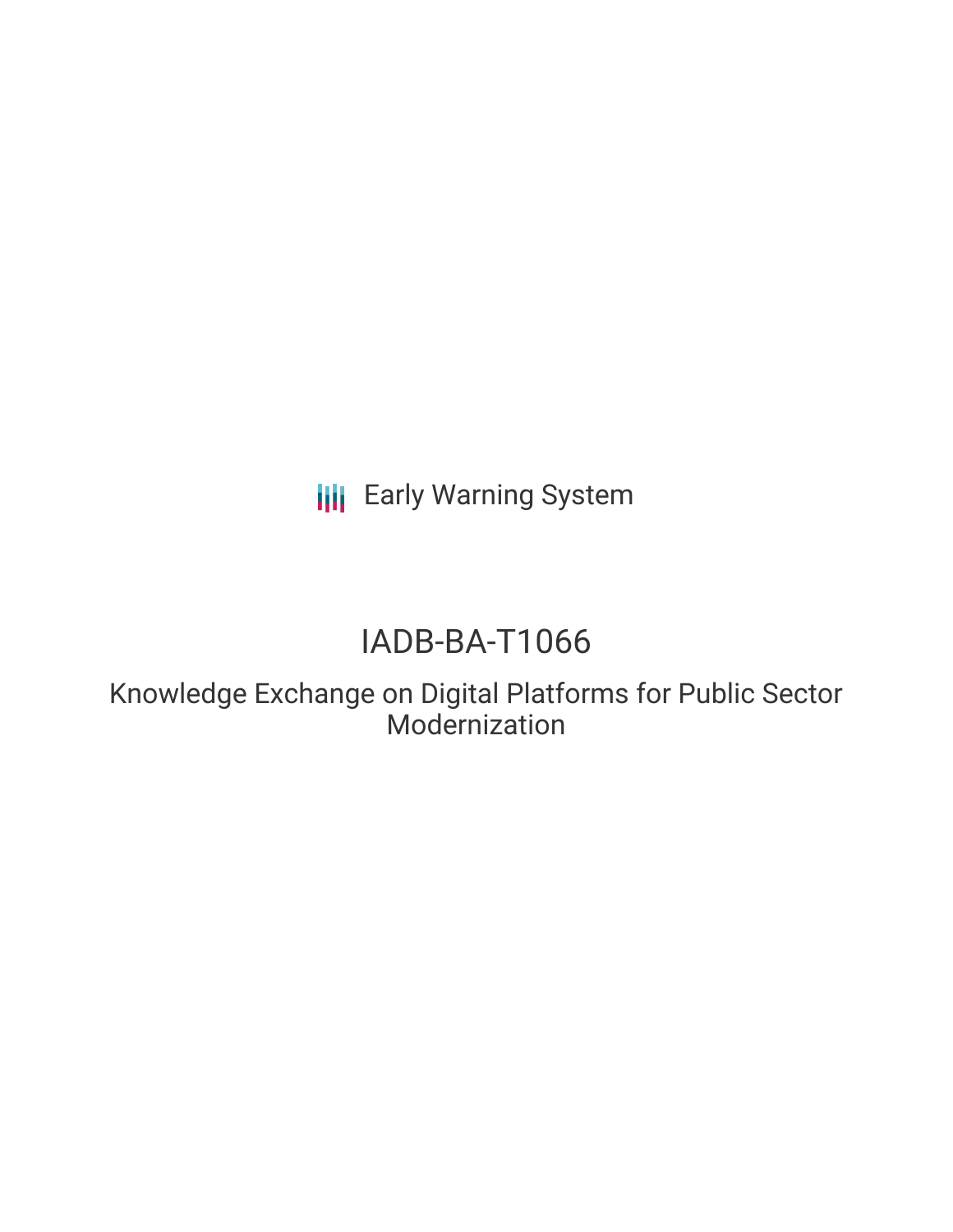

### **Quick Facts**

| <b>Countries</b>              | <b>Barbados</b>                        |
|-------------------------------|----------------------------------------|
| <b>Financial Institutions</b> | Inter-American Development Bank (IADB) |
| <b>Status</b>                 | Approved                               |
| <b>Bank Risk Rating</b>       | C                                      |
| <b>Voting Date</b>            | 2019-11-21                             |
| <b>Borrower</b>               | <b>Government of Barbados</b>          |
| <b>Sectors</b>                | <b>Technical Cooperation</b>           |
| <b>Investment Type(s)</b>     | Grant                                  |
| <b>Project Cost (USD)</b>     | $$0.02$ million                        |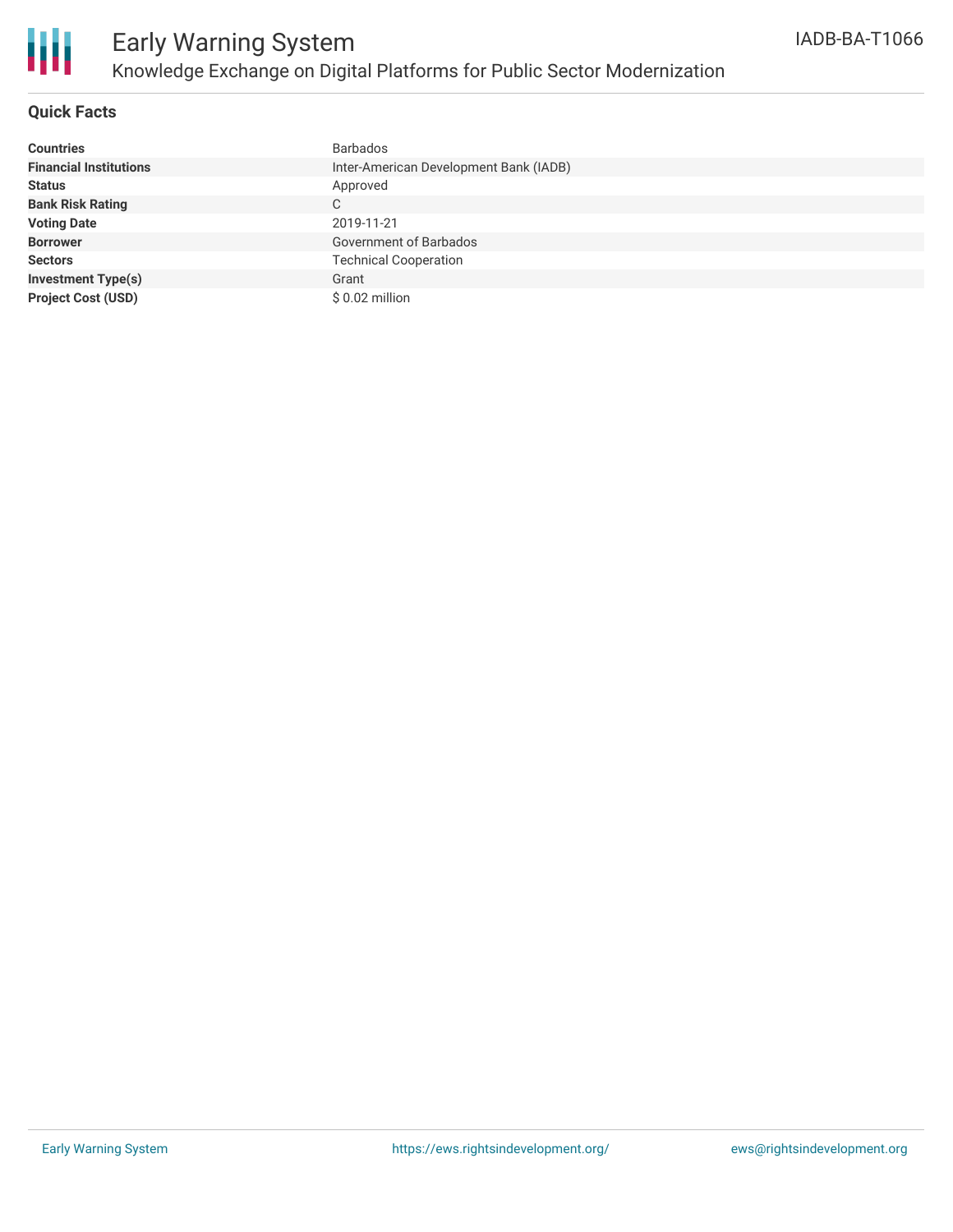

### **Project Description**

The objective of the CT/INTRA is to facilitate learning by technical officers within the Government of Barbados through dialogue with their Government of Jamaica counterparts on the digital governance component of the modernization program currently in operation in the public service of Jamaica. The information gathered will center on recent initiatives to establish a national identification card system, data exchange platform and digital service delivery applications as well as development of a management information system for human resources. Ultimately, the knowledge gained through the study tour will inform the design and implementation of similar initiatives in Barbados.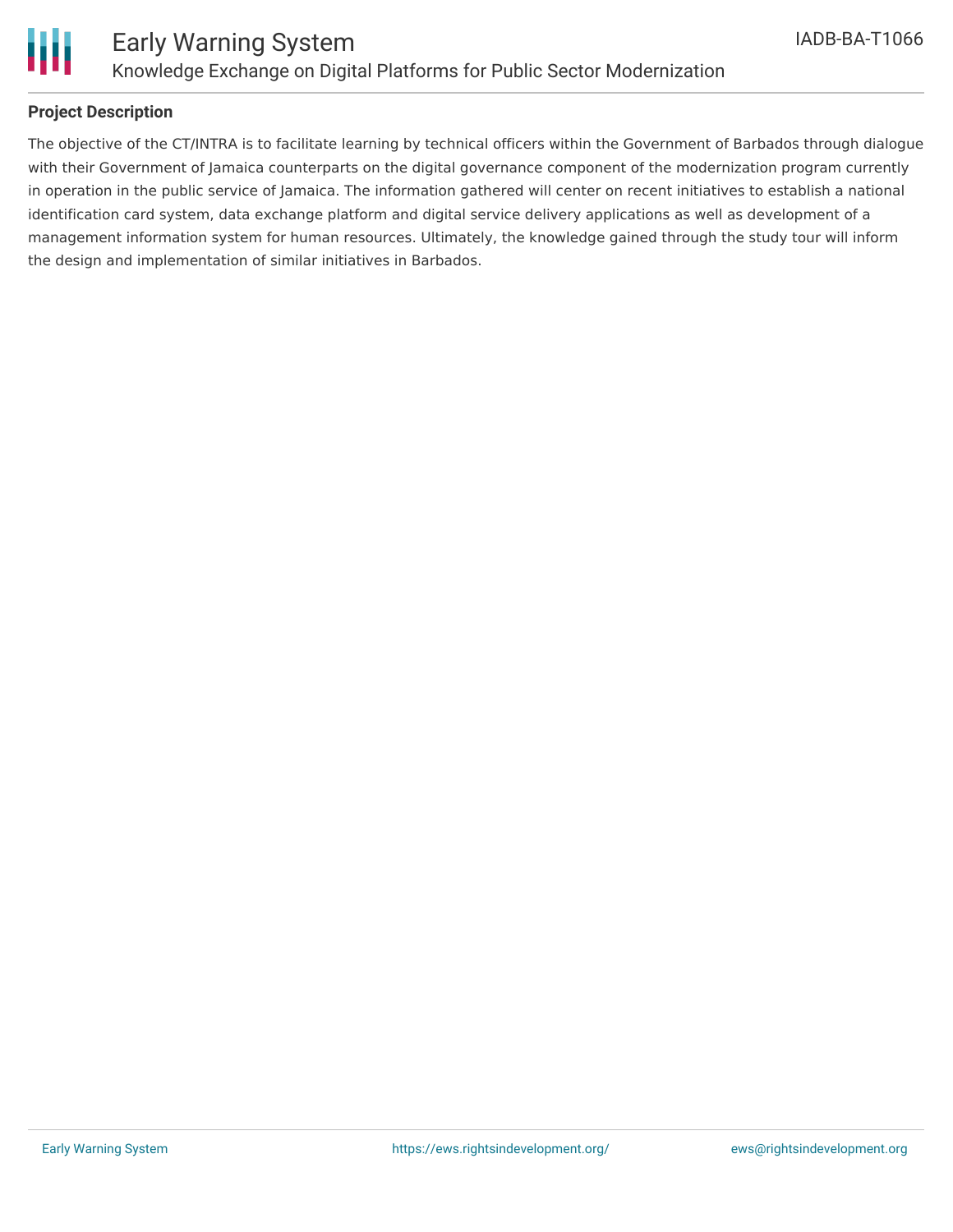

## Early Warning System Knowledge Exchange on Digital Platforms for Public Sector Modernization

### **Investment Description**

• Inter-American Development Bank (IADB)